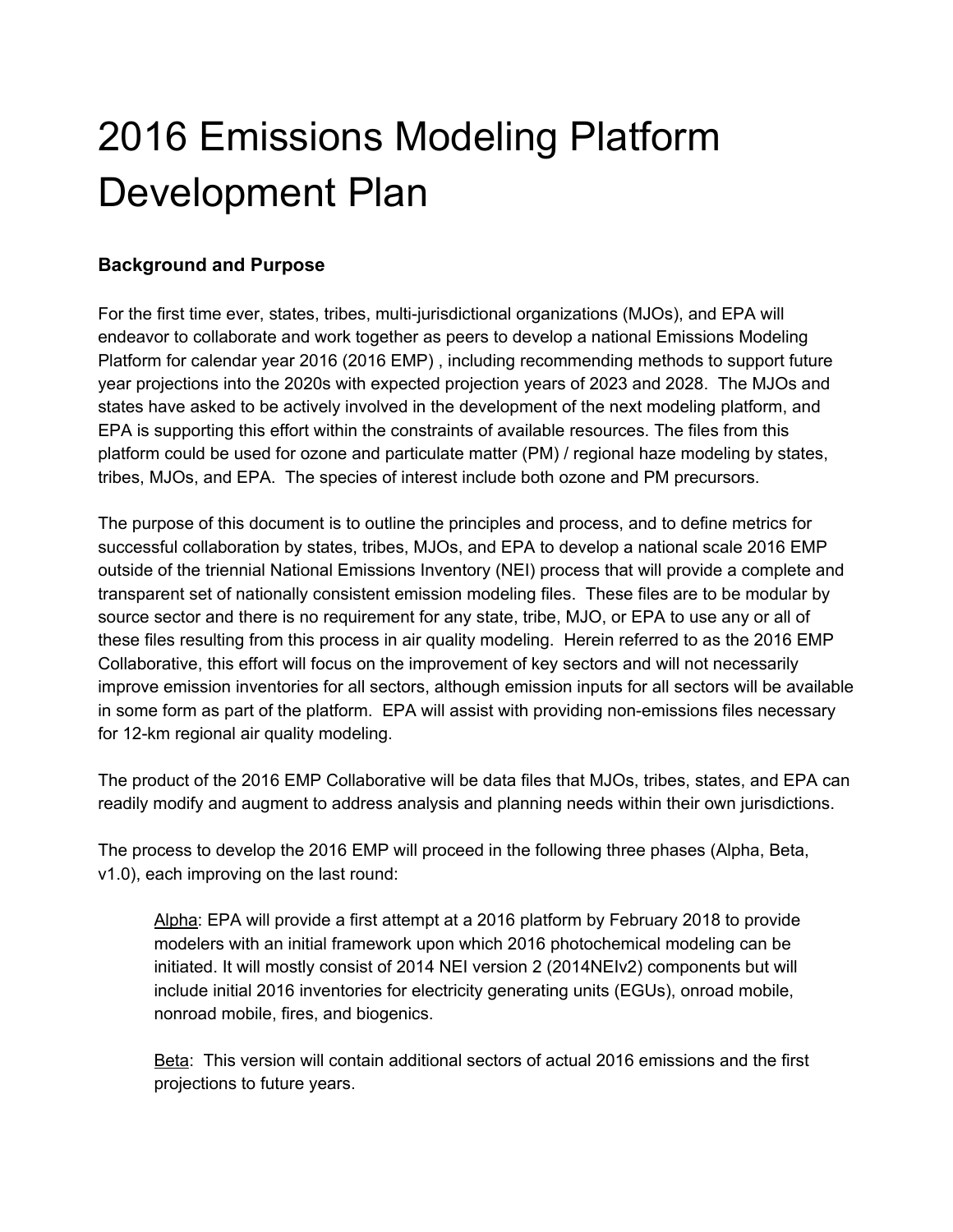Version 1.0: This will be a usable version of the 2016 EMP inventories and ancillary files with updated emissions for sectors like onroad mobile, nonroad, marine, and EGU that require additional processing and review time. Additional improvements or modifications to all emissions sectors will be explicitly documented. It will also contain a complete set of version 1 future year projections. The shift to a numeric version label signifies the maturity of the platform for modeling applications.

This document details the principles and procedures to manage the 2016 EMP Collaborative, as well as short descriptions of the workgroups and potential work items for each group. In addition, the following workbook is available with details on schedule, workgroup co-leads, and workgroup members:

[https://docs.google.com/spreadsheets/d/1NqI4azJ-TRGUZqtiq8ssxkWy4wPOkMOh-rdeJ2n78P4/ed](https://docs.google.com/spreadsheets/d/1NqI4azJ-TRGUZqtiq8ssxkWy4wPOkMOh-rdeJ2n78P4/edit?ts=59ce5f6c#gid=0) [it?ts=59ce5f6c#gid=0](https://docs.google.com/spreadsheets/d/1NqI4azJ-TRGUZqtiq8ssxkWy4wPOkMOh-rdeJ2n78P4/edit?ts=59ce5f6c#gid=0)

| <b>Overarching Principles and Goals for the Collaboration</b> | $\boldsymbol{2}$ |
|---------------------------------------------------------------|------------------|
| <b>Biogenics</b>                                              | $\overline{7}$   |
| <b>Fires</b>                                                  | $\overline{7}$   |
| <b>Electric Generating Units (EGUs)</b>                       | 8                |
| Point/Non-EGU                                                 | 9                |
| Point/Aircraft (part of non-EGU point)                        | 9                |
| Oil and Gas - Point and area                                  | 10               |
| <b>NOMAD Nonpoint Source Categories</b>                       | 11               |
| Onroad                                                        | 12               |
| <b>Nonroad</b>                                                | 13               |
| <b>Marine</b>                                                 | 13               |
| Rail                                                          | 14               |
| <b>Canada Emissions</b>                                       | 15               |
| <b>Mexico Emissions</b>                                       | 15               |

# **TABLE OF CONTENTS**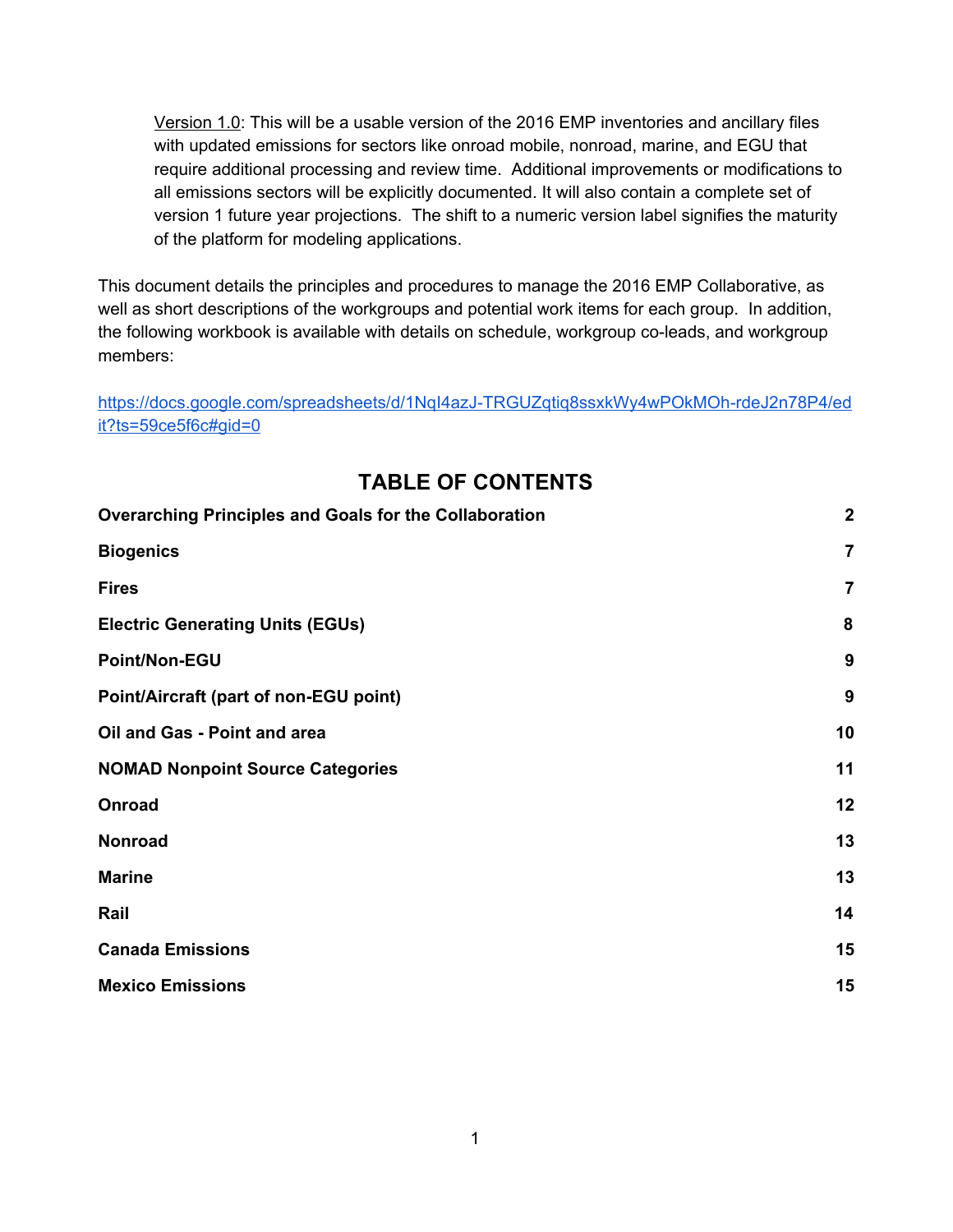# <span id="page-2-0"></span>**Overarching Principles and Goals for the Collaboration**

# **Organization of the Effort**

The levels of organization that comprise this effort are: 2016 EMP Collaborative co-leads, coordination committee, workgroup co-leads, and workgroup members. The 2016 EMP Collaborative co-leads are responsible for the following:

- Manage communication and documentation by workgroups and the coordination committee;
- Ensure that up-to-date, technically credible data required to prepare emissions for air quality modeling are available;
- Define processes to be followed during the development of the data;
- Help resolve issues that may arise during data development;
- Ensure that the data are distributed to stakeholders in an accessible way within the agreed-to time constraints of the effort

The coordination committee will assist with decision-making and implementation of these tasks. The 2016 EMP Collaborative co-leads are Zac Adelman, Executive Director of Lake Michigan Air Directors Consortium (LADCO), and Alison Eyth, Emissions Modeling Team Leader at EPA's Emission Inventory and Analysis Group within the Office of Air Quality Planning and Standards (OAQPS).

For each workgroup, the co-leads are responsible for prioritizing issues related to the development of emissions modeling inputs for their specific sectors, leading the interaction with the workgroup members, and ensuring that data and documentation are provided in the prescribed formats within the targeted timelines. Workgroup members are responsible for contributing to the effort of developing emissions inputs for their sectors. Additional details of the 2016 EMP Collaborative are described below.

# **Process Management Collaboration Principles**

The following process management principles and technical procedures for collaboration apply to all workgroups:

● Oversight: The 2016 EMP Collaborative co-leads and the coordination committee will implement the organizing principles and collaboration guidelines set forth in this document (see this section), manage communication and documentation by workgroups and the coordination committee, organize and facilitate monthly meetings that include members from all workgroups, and create general charges for the workgroups. The individual workgroup leads will report back to the coordination committee on their progress at least monthly through shared documents. Issues that need resolution for work to proceed may be raised on monthly coordination calls. The 2016 EMP Collaborative co-leads are responsible for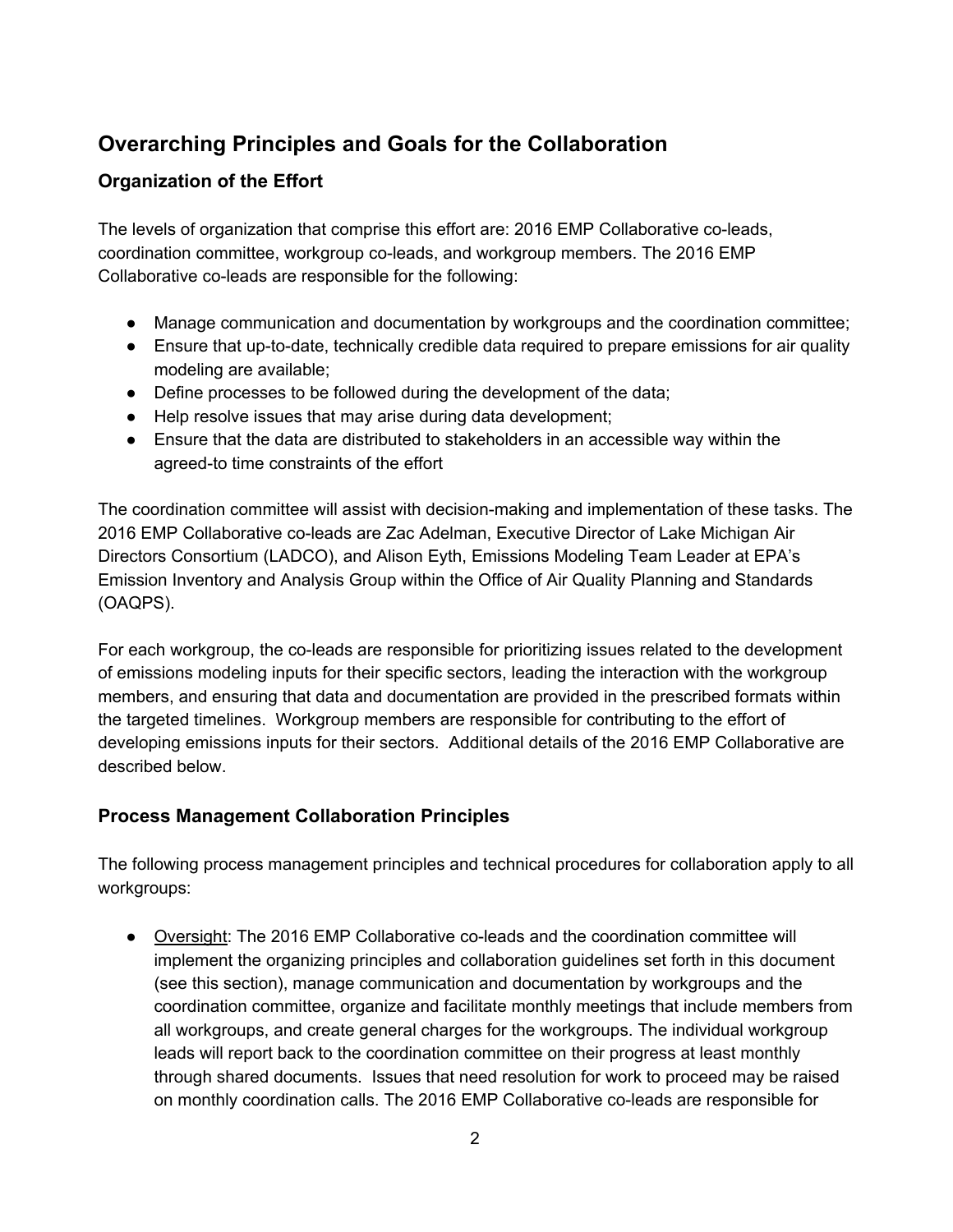communicating all information to the workgroup co-leads that will support the workgroups in meeting the goals of the Collaborative.

- Accountability: Each workgroup is responsible for their designated sectors and for providing outputs within the specified project timelines. Beyond this level of responsibility, each workgroup will provide documentation of work products for ongoing review and assessment by states and tribes across the country, and accept and record all comments received on each work product. The workgroup co-leads should communicate any issues with the 2106 EMP Collaborative co-leads.
- Decision-Making: Each workgroup functions mostly autonomously while actively participating in the oversight process above. Workgroup co-leads are responsible for making decisions about their sectors, while providing accountability as described above. Decisions that could impact the overall project timeline or form of the work products should be raised to the coordination committee.
- Recruitment of workgroup members and committee members: State/local/tribal (S/L/T) agencies will be made aware of this effort through the their MJO modeling leads, the Federal/State Technical Work Collaborative Group and through existing inventory and modeling workgroups such as NOMAD, MJO MOVES, and the National Oil and Gas Emissions Committee. MJO/state/local/tribal staff are invited to join workgroups for which they are interested in participating. A survey instrument will be circulated to the MJO directors by MARAMA and LADCO for distribution to their states. The survey will request participation by S/L/T staff for workgroup members and yet-to-be-identified workgroup leads.

Parties interested in joining the effort after the survey closing date can still participate by contacting the workgroup leads to get added to the workgroup lists. Workgroup leads and contact information are available below with the descriptions of each workgroup.

- Communication techniques: Shared Google documents will be used to track status and issues. E-Mail lists for workgroups will be maintained, possibly through Google groups. A Wiki page will be hosted by the [Intermountain](http://views.cira.colostate.edu/tsdw/) West Data Warehouse (IWDW) for use in communication and documentation.
- Logistics for data and documentation sharing: The LADCO Google drive account can be used to share documentation and inventory data up to 15GB (add link). The EPA FTP site can be used to distribute finished inputs for the platform. The IWDW will host inputs on a permanent basis for distribution by any user by retrieving files from the EPA FTP site. EPA will notify IWDW when updated files are posted. Another mechanism should be identified to make processed model-ready emissions files available to members needing those although the 15 GB in Drive can probably handle two-3 versions of processed emissions for the platform within the 15GB limit, but not final merged emissions..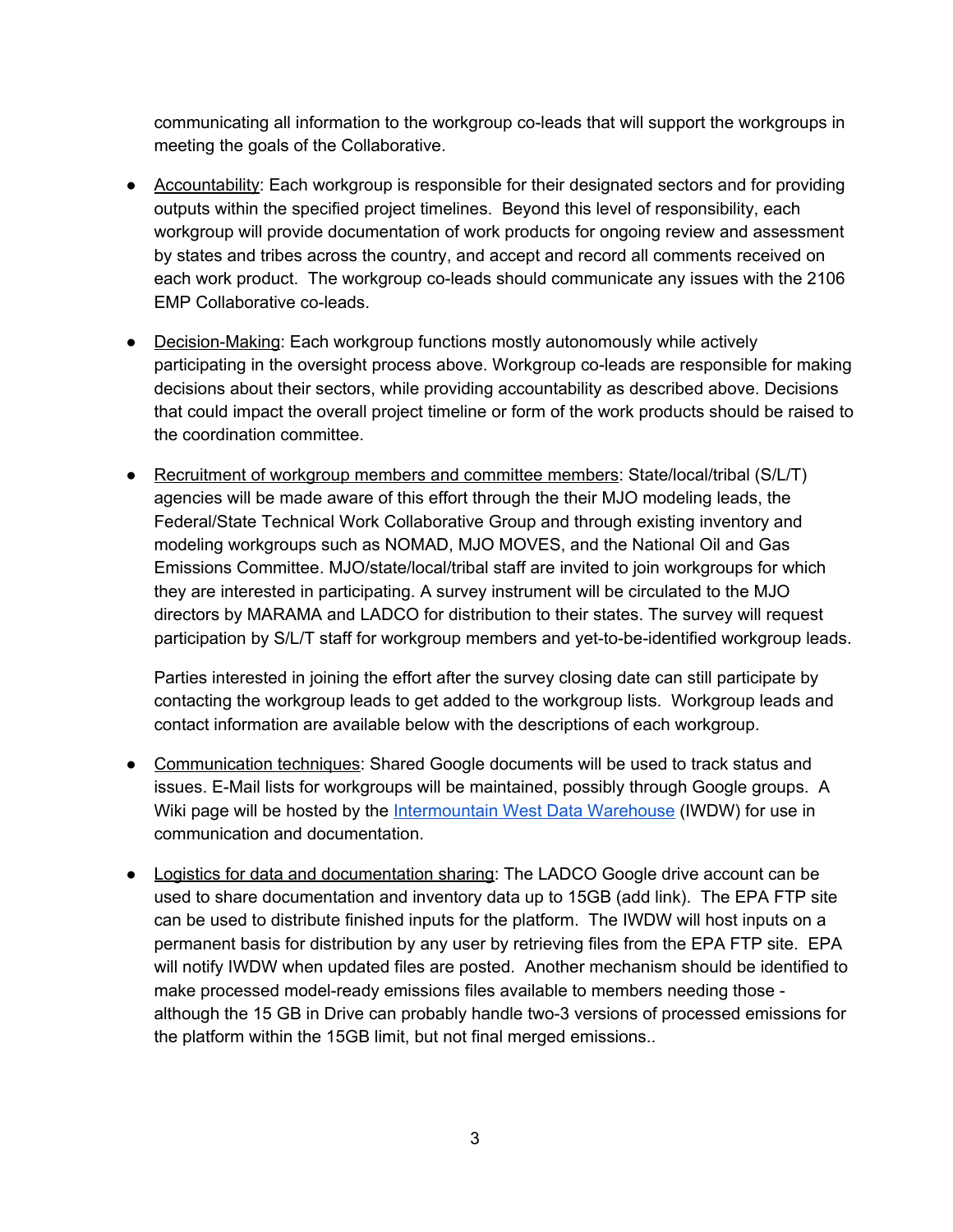- Approval and Sign-Off: *Processes need to be defined by the coordination committee and address Oversight, Accountability, and Decision-Making responsibilities above.*
- Success Metrics: *Success metrics need to be defined by the coordination committee and address Oversight, Accountability, and Decision-Making responsibilities above.*
- Participation of outside groups: Participation is limited to Federal/MJO/state/local/tribal staff. Contractors may be invited to give technical presentations at specific meetings but will not be regular workgroup members. Groups that use stakeholders should spell that out early in their formation. Rail and Marine will likely require stakeholder involvement.

#### **Technical Collaboration Procedures**

• Documentation Requirements: Each workgroup will be responsible for producing documentation on the methods and results of the inventory development. A specification sheet template will be developed for each workgroup to use as a starting point for documenting the inventory data product. The general specifications for the inventory process will include: (1) an introduction to the sector (what's included in the sector, including a list of SCCs); (2) inventory development methodology (what data were used, how were they processed, why was this method selected); (3) ancillary data description (are there spatial/temporal/chemical profile/cross reference data that accompany the inventory and how were these developed); (4) emissions projection methods and data; (5) modeling requirements describing any special considerations needed to process these data for use in photochemical models; (6) once emissions are available, emissions summaries should include tabulated data (i.e., annual state total emissions for CO, NOx, VOC, NH3, SO2, PM2.5) for 2016 and future years, tabulated comparison of the 2016 inventory to 2014v2 (and 2011v6.x?), tabulated comparison of future year inventories for 2016, 2014, and 2011 platforms, graphical summary of 2016 and future year inventories (thematic maps of annual county total emissions for criteria pollutants, 12-km CONUS gridded maps of annual emissions for criteria pollutants). As the specifications for some sectors may not fit exactly into the provided template, it will be the task of the workgroup chairs to tailor the specification sheet as needed. The specification sheets should contain sufficient detail to provide complete documentation on how the 2016 inventory was developed and projected to future year(s), how the data should be processed for photochemical modeling, and summaries of the data with comparisons to contemporary versions of the NEI.

The workgroup leads will maintain a change log specified by the coordination committee for each working inventory version. The change log will be included as an appendix to the specification sheet and will describe the activities of the working group (possibly as minutes from group meetings) and what key activities the group is currently working on to build the inventory. Milestones and major changes made to the inventory should be noted in the change log. The purpose of this log will be to provide the coordination committee and other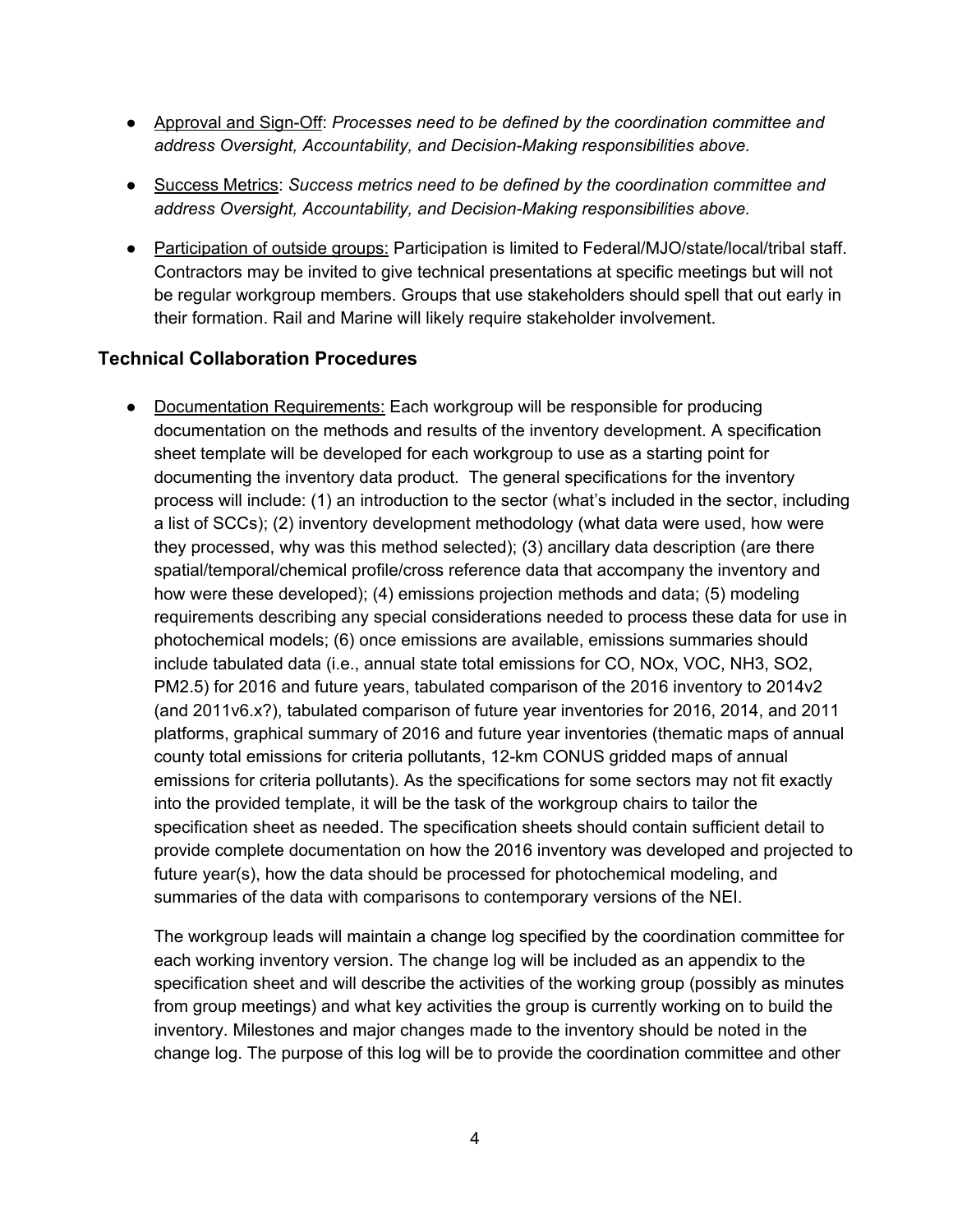group leads a central location for finding information about what each workgroup is doing through the inventory development cycle.

- Expected products: Along with the specification sheets, each workgroup will provide SMOKE-ready inventories and ancillary data, as needed, in the most recent Flat File and ancillary data formats. The specification sheets should include any special instructions for processing the data and summaries of the inventory data for each sector.
- Sector Versioning: Each workgroup inventory sector will be versioned with the date on which it was produced. The reason is to support the concept that inventory platforms are compiled as different versions/vintages of each sector. For example, biogenics may be developed only once through the entire 2016 development cycle, while nonroad mobile may have 3 different versions. The 2016 beta platform will then likely be an aggregate of the versions of the different sectors available at a timeframe that makes sense to collate into a platform during the summer of 2018. Additionally, if groups have modeling requirements that are on different schedules, the best available sector versions at any given time could be collated into an inventory and used for modeling. Versioning the sectors, while adding a layer of complexity, will facilitate flexibility in the timing for how these data are used and what documentation is available for each modeling platform.
- Timeline and Milestones:
	- 2016 alpha from EPA (2016a) February 2018
		- Base 2016 inventory only
		- Inventory development: Fall 2017 Early 2018
		- Draft Specification Sheets: December 2017
		- Photochemical modeling by MJOs: Winter/Spring 2018
		- Model performance evaluations: Spring/Summer 2018
	- 2016 beta (2016b) Summer 2018
		- Base 2016, 2023, and 2028 projections
		- Inventory development/refinement: Spring/Summer 2018
		- Projections: February Summer 2018
		- Draft Specification Sheets: Summer 2018
		- Photochemical modeling by MJOs: Summer/Fall 2018
		- Model performance evaluations: Fall 2018
	- 2016 version 1.0 (2016v1.0) Early 2019
		- Base 2016, 2023, and 2028 projections
		- Inventory development/refinement: Summer 2018 Early 2019
		- Projections: Summer 2018 Early 2019
		- Draft Specification Sheets: Fall 2018
		- Final Specification Sheets: Winter/Spring 2019
- Assessment and evaluation of inputs/products: The 2016 emissions products will be quantitatively evaluated directly through comparison to previous inventory versions and by proxy through air quality model performance evaluation. Qualitative assessment of the data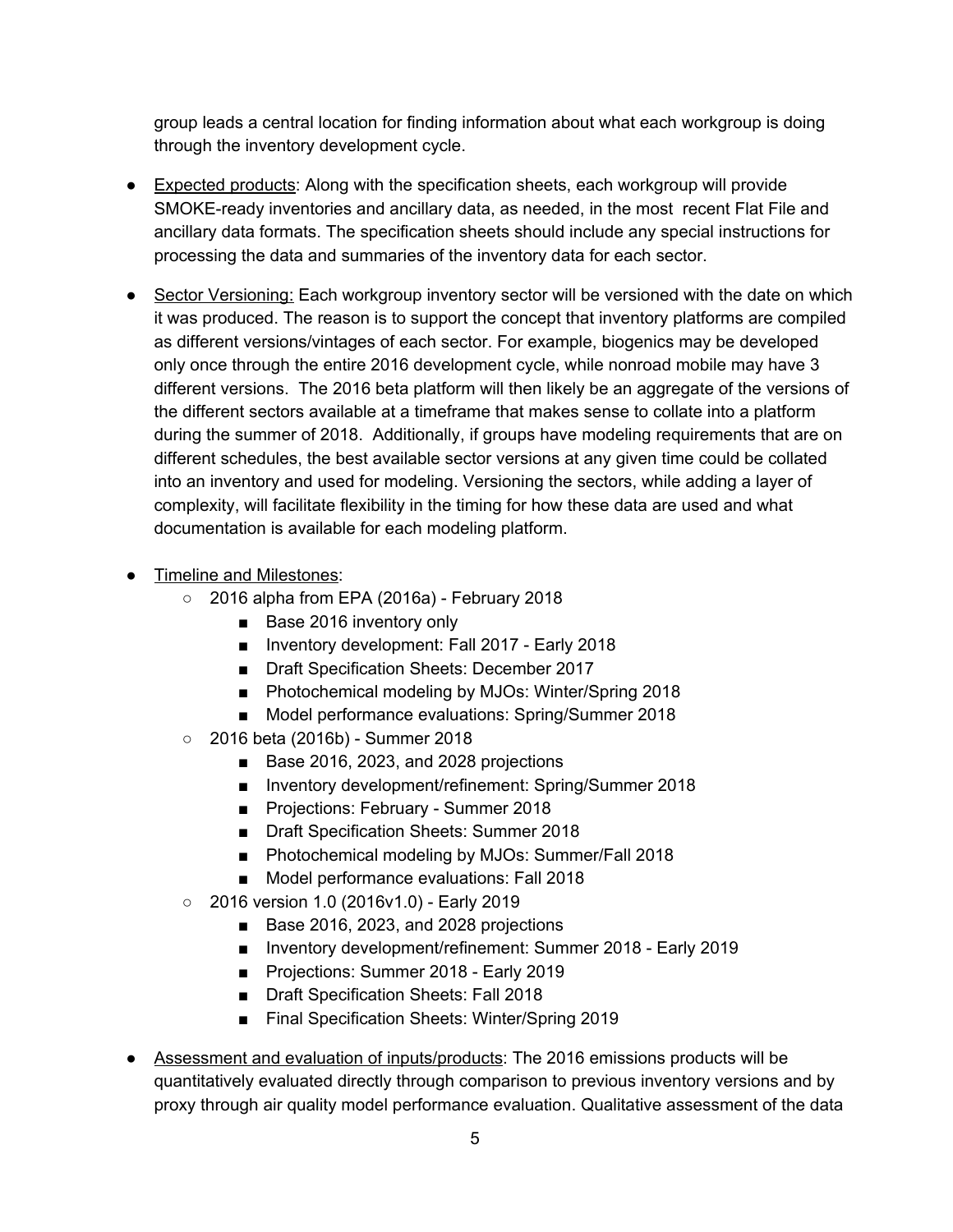products will be made initially by the workgroups and through comments received from outside stakeholders on the inventory specification sheets.

The specification sheets will include emissions summaries that compare the 2016 inventories with the 2014NEIv2, the 2011v6 modeling platform, and with other versions of the 2016 inventory, if applicable. If there are specific sources (e.g. certain SCCs) within a sector that are responsible for large changes between inventory versions, an analysis of these sources should be presented by the workgroup. Timely air quality modeling with the 2016 inventory products should be completed throughout the course of the development cycle. Comparison of the model results with surface observations and insights from these comparisons into the quality of the emissions should be part of the evaluation process for each version of the 2016 inventory. If deficiencies or errors in the 2016 inventory are revealed through this evaluation process, the workgroup should propose solutions to rectify the deficiency in the subsequent version of the inventory.

Representative Review and Comment: Each workgroup will provide documentation of work products for ongoing review and assessment by states and tribes across the country, and accept and record all comments received on each work product. Further, a more complete process for sharing information about the 2016 EMP with others outside the collaborative and receiving input from outside stakeholders will be defined by the coordination committee. For example, sector specification sheets and documentation from workgroups could be posted for review and comment by stakeholders outside of the 2016 EMP Collaborative for the 2016 alpha, beta, version 1.0, and v1 projections.

#### **Selected key elements for focus in the national 2016 EMP effort**

For each emissions modeling sector, the currently known timelines for data becoming available are summarized below, along with a first draft of known issues that need to be addressed as part of EMP development. The list of data sets given below is not complete and only represents a starting point for the review of each sector. Workgroups will be formed to develop and project inventories and emissions modeling techniques (e.g., spatial allocation, temporal allocation, speciation) for key sectors and in some cases work will happen under the umbrella of existing workgroups. Note that some workgroups may address multiple modeling sectors.

The workgroups will be responsible for identifying and prioritizing issues that could be addressed within the available timeframe to address those issues. The workgroups should be cognizant of the overall target timelines for pulling together different versions of the platform and strive to meet those. Therefore, the workgroups will need to prioritize the issues to work on, while keeping the development of data for each sector within the overall 2016 EMP Collaborative schedule. File formats for workgroup output data should be compatible with SMOKE. Note that EPA plans to provide 12km meteorological data, and eventually boundary conditions.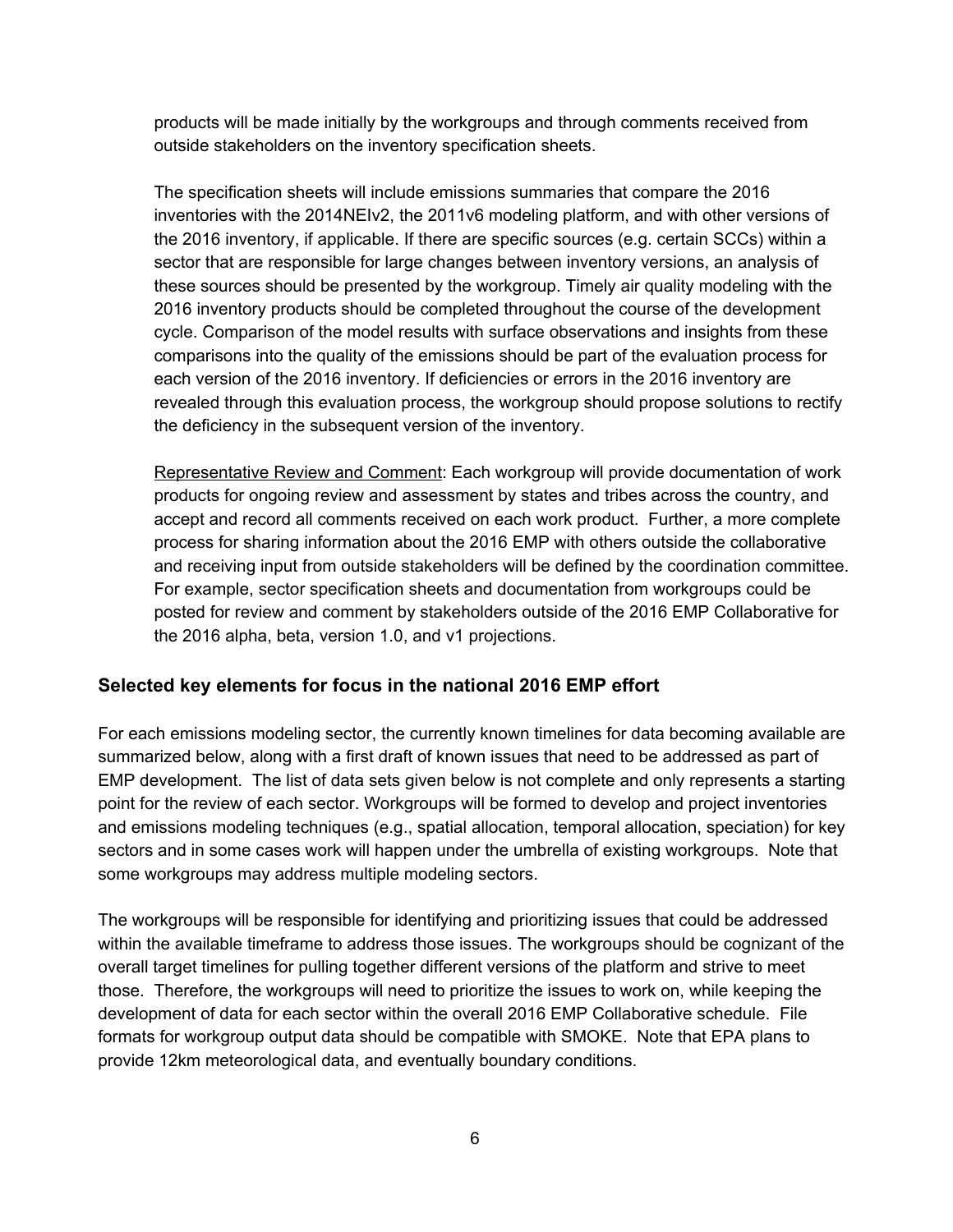# <span id="page-7-0"></span>**Biogenics**

Workgroup Staffing Recommendations: Jeff Vukovich will be EPA co-lead. No MJO/state co-lead has yet volunteered.

Available 2016 biogenic data: EPA can provide BEIS 3.61 outputs for 2016 for evaluation. These BEIS 3.61 outputs were generated using Biogenic Emissions Landuse Database (BELD) version 4.1. BELD version 4.1 is based on version 5.1 of the USDA-USFS Forest Inventory and Analysis (FIA) vegetation speciation data from 2001 to 2014. Canopy coverage is based on the Landsat satellite National Land Cover Database (NLCD) product from 2011. The FIA includes approximately 250,000 representative plots of species fraction data that are within approximately 75 km of one another in areas identified as forest by the NLCD canopy coverage. The 2011 NLCD provides land cover information with a native data grid spacing of 30 meters. For land areas outside the conterminous United States, 500 meter grid spacing land cover data from the Moderate Resolution Imaging Spectroradiometer (MODIS) is used.

Biogenic Workgroup Tasks: A new version of MEGAN (v3.0) is due to be released in late 2017. The workgroup may have the opportunity to compare the emission estimates using this new version of MEGAN with the existing version of BEIS 3. The workgroup has requested more information including documentation, source code and any other available ancillary data for MEGAN v3. After this MEGAN v3 documentation/data is acquired, the workgroup will determine if a comparison with BEIS 3 can be carried out for year 2016. MEGAN v2.10 [\(http://lar.wsu.edu/megan/guides.html\)](http://lar.wsu.edu/megan/guides.html) will also be used for comparison by the workgroup. Resources permitting, the Biogenics workgroup should also review the input data used to generate the BEIS 3 (and if possible MEGAN) estimates. Possible improvements to input data will be documented. Note that parts of Canada and Mexico are important for complete biogenic emissions estimates.

### <span id="page-7-1"></span>**Fires**

Workgroup Staffing Recommendations: Tom Moore will be MJO co-lead and Jeff Vukovich will be the EPA co-lead.

Available 2016 fire data: A draft version of year 2016 **wild and prescribed fires** prepared by running SMARTFIRE2 and BlueSky using activity data sets including the Hazard Mapping System, Incident Status Summary (ICS-209) reports, and Geospatial Multi-Agency Coordination (GeoMAC) is available. The data set characterizes residual smoldering separately from smoldering that happens concurrently with flaming.

For 2016 **non-US fires**, the Fire INventory from NCAR (FINN) data for 2016 for Canada and Mexico has been processed into a format that can be used as input to SMOKE and heat flux has been estimated. Since the FINN fires were developed, Environment Canada has also provided data for fires in Canada for April 1 - December 22, 2016.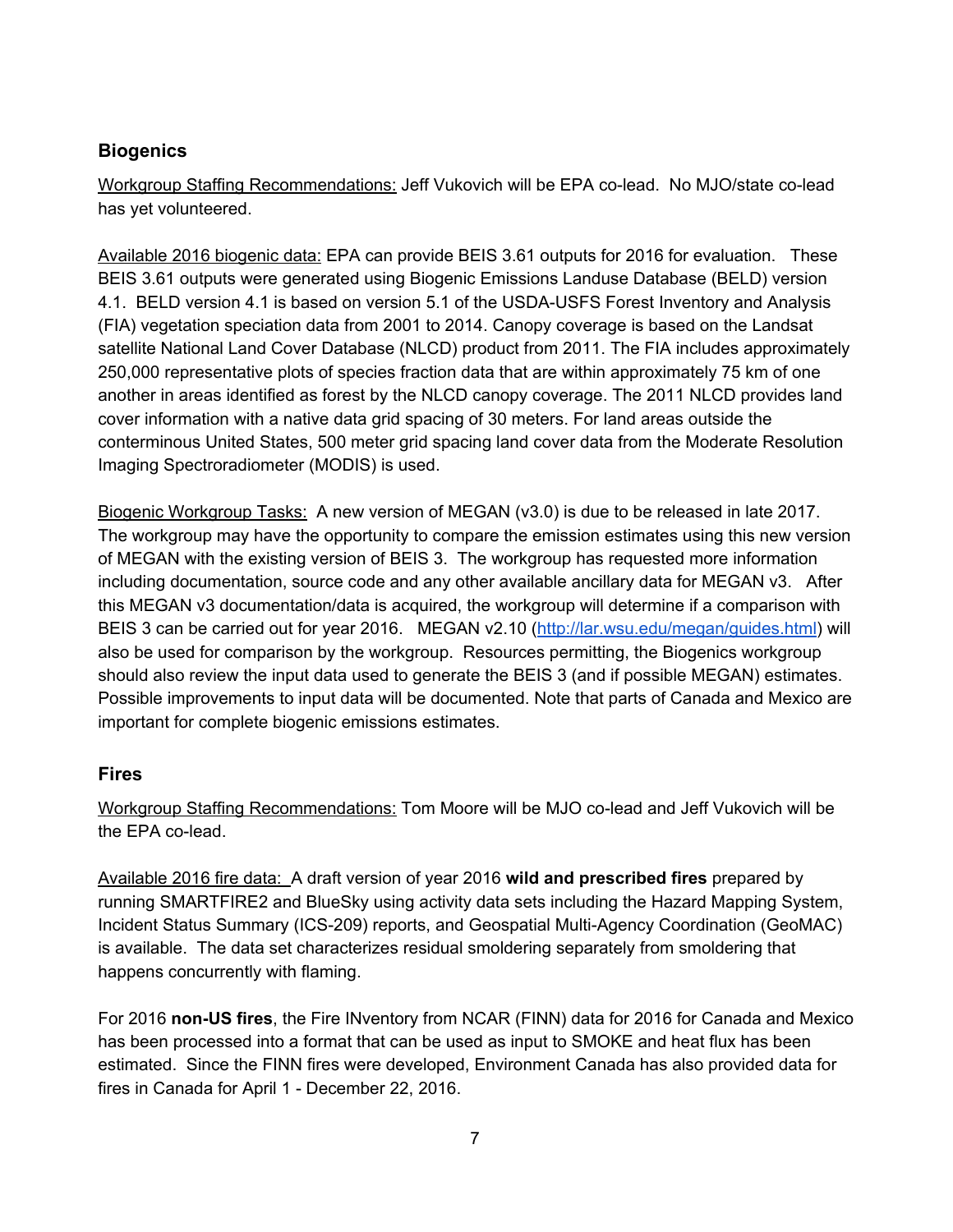For 2016 **agricultural fires**, a day-specific FF10 point dataset developed using the same method as the point agricultural fire data in the 2014 NEI is available.

Note that Georgia plans to develop their own fire inventory for their state and provide to the workgroup. It is important that it be developed for 2016 and in format needed. We request that Georgia share their methods with the workgroup for review and discussion.

Fire Workgroup Tasks: The Fires workgroup should review each of the fire datasets for correctness and completeness. Potential issues with / improvements for the fire datasets will be documented. If it is determined that considering additional inputs to compute the fires or adjustments to the fire estimates would be helpful, it will be determined whether resources are available to an updated version of the 2016 fires can be developed in FY18. The workgroup should also consider whether it is advantageous to split wild and prescribed fires during processing, and the state of plume rise calculations with residual smoldering as compared to flaming / smoldering. Once treatment of the fires for year 2016 has been confirmed, the workgroup should consider options regarding how fires could be represented for different types of future year analyses and document the pros and cons of each approach. Resources permitting, the workgroup may then decide to prepare alternative versions of fire inventories that could be deemed appropriate for different types of analyses.

# <span id="page-8-0"></span>**Electric Generating Units (EGUs)**

Workgroup Staffing Recommendations: Julie McDill has offered to be the MJO/State co-lead and Serpil Kayin of the Clean Air Markets Division (CAMD) has offered to be the EPA co-lead of this group. ERTAC EGU would be the logical committee to ask take on development of this sector and a regular interaction with CAMD has already been established.

Available EGU data: By the end of 2017, the 2014NEIv2 will have estimates of EGU emissions, stack parameters, and locations for 2014. In addition, CAMD Continuous Emissions Monitoring System (CEMS) data for 2016 is available and could be folded into the the 2014 emissions fairly easily. States will submit 2016 emissions by January, 2018 and those will be compiled into a 2016 point source inventory by summer, 2018.

#### EGU Workgroup tasks:

- 1. The ERTAC EGU committee is starting to develop a base year 2016 for future year projections and something should be available in time for the December 2017 release. In Spring 2018 2016 is likely to be refined and projections will be made, targeting a complete package of base and future year projections by the Summer 2017 platform release.
- 2. State review of source characteristics -The EGU workgroup should consider whether to encourage states to pay additional attention to their submissions of 2016 point sources, and/or review and update the source characteristics in ERTAC EGU.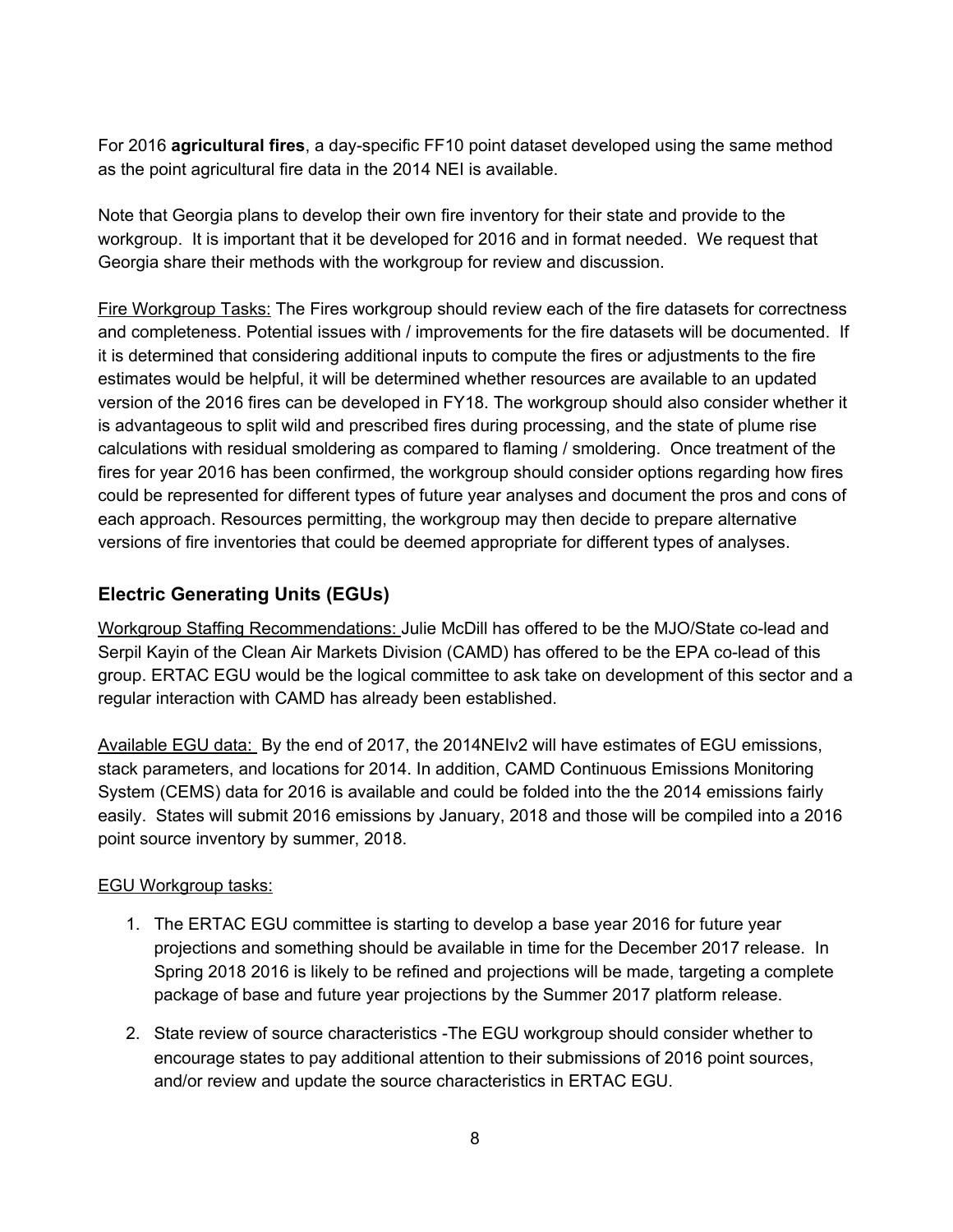- 3. Sort sources traditionally reported by CAMD into two groups: Yes ERTAC and No ERTAC. This will allow states to easily substitute ERTAC EGU in the case where EPA chooses another method to project EGU emissions.
- 4. Review the operation of CEMCorrect program and whether it is desirable to use this program to remove unmeasured spikes from CEMS data in the 2016 platform.
- 5. Possibly differentiate between alpha and beta versions of data.

### <span id="page-9-0"></span>**Point/Non-EGU**

Workgroup Staffing Recommendations: Caroline Farkas will be the EPA co-lead. A state/MJO co-lead has not yet volunteered..

Available non-EGU point data: By the end of 2017, the 2014NEIv2 will have estimates of non-EGU point emissions, stack parameters, and locations for 2014. States are required by the Air Emissions Reporting Rule (AERR) to submit 2016 emissions for "A" sources by January, 2018 and those will be compiled into a 2016 point source inventory by summer, 2018. Most states only submit "A" sources for the non-periodic emission inventory years.

Non-EGU Point Workgroup tasks: The non-EGU point workgroup should consider whether to encourage states to pay additional attention to their submissions of 2016 point sources. This might include reporting of more than just the "A" sources.

Consider appropriate near-term and longer-term projection approaches for non-EGU point source emissions. EPA has used various techniques to project different types of sources. Consider options for projecting sources that consider closures, the impact of on-the-books federal and state rules, and changes in activity data. The diverse nature of the sources in this sector make projections challenging.

### <span id="page-9-1"></span>**Point/Aircraft (part of non-EGU point)**

Workgroup Staffing Recommendations: This subsector will be part of the non-EGU point workgroup's responsibility because that is the sector to which these emissions belong.

Available aircraft data: The 2014NEIv2 non-EGU point inventory includes aircraft emissions for year 2014.

#### Workgroup tasks:

1. **Base year** - Confirm whether 2014NEIv2 needs any further work.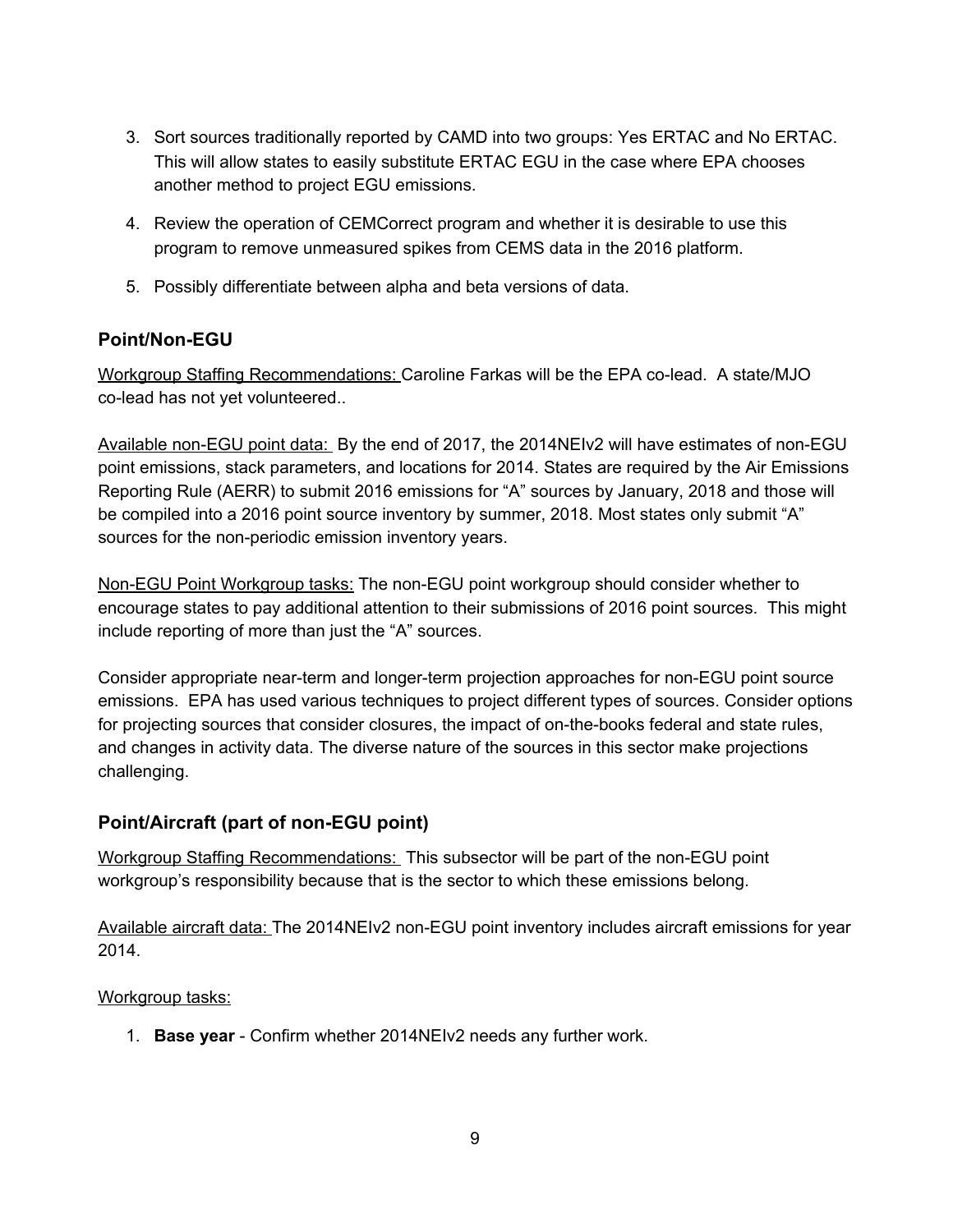- 2. **Near-term projection to 2016** Determine an acceptable method for preparing 2016 estimates of aircraft emissions, or decide that it is appropriate to keep emissions at 2014 levels in 2016 modeling.
- 3. **Future year projection** Determine a method for estimating aircraft emissions for years in the 2020s. The current EPA approach is to project aircraft take-offs and landings using information available from the Federal Aviation Administration's (FAA) Terminal Area Forecast (TAF) System: https://www.faa.gov/data\_research/aviation/taf/ (publication date March, 2014). This information is available for approximately 3,300 individual airports, for all years up to 2040. The workgroup will need to determine whether this is the most suitable indicator to continue to use for projections or specify and provide a more updated or appropriate indicator data set available. The workgroup should review whether there is a of the TAF later than 2014 that could be used.

#### <span id="page-10-0"></span>**Oil and Gas - Point and area**

Workgroup Staffing Recommendations: Jeff Vukovich will be an EPA co-lead and Tom Moore will be the MJO co-lead. The National Oil and Gas Committee will participate in the development of this sector.

Available area and point oil and gas data:

- 1. **Point:** By the end of 2017, the 2014NEIv2 will have 2014 estimates of point oil and gas emissions, stack parameters, and locations. States will submit 2016 "A" source emissions by January, 2018 and those will be compiled into a 2016 point source inventory by summer, 2018.
- 2. **Area:** By the end of 2017, the 2014NEIv2 will have 2014 estimates of area oil and gas emissions.
- 3. **Growth factors:** EPA has developed projection factors which could be used to approximate 2016 point oil and gas emissions; these factors could potentially be made available.

Oil and gas Workgroup tasks:

- 1. **Base year:** Determine the suitability of 2014NEIv2 point and area emissions.
- 2. **Growth factors:** Review available factors developed by EPA for their use for both point and area sources. Are the appropriate for all SCCs?
- 3. **Point/nonpoint reconciliation:** Issues related to the reconciliation of point and nonpoint sources for these sectors should be considered.
- 4. **Near-term projection to 2016**: Consider whether growth/control factors should be applied to 2014NEIv2 point and area to estimate 2016 emissions. For point sources, consider whether to encourage states to pay additional attention to their NEI submissions of 2016 point oil and gas sources. Consider appropriate near-term and longer-term projection approaches for non-EGU point source emissions. The workgroup will need consider options for projecting sources that consider closures, the impact of on-the-books federal and state rules (e.g., NESHAPs, NSPSs) and changes in activity data.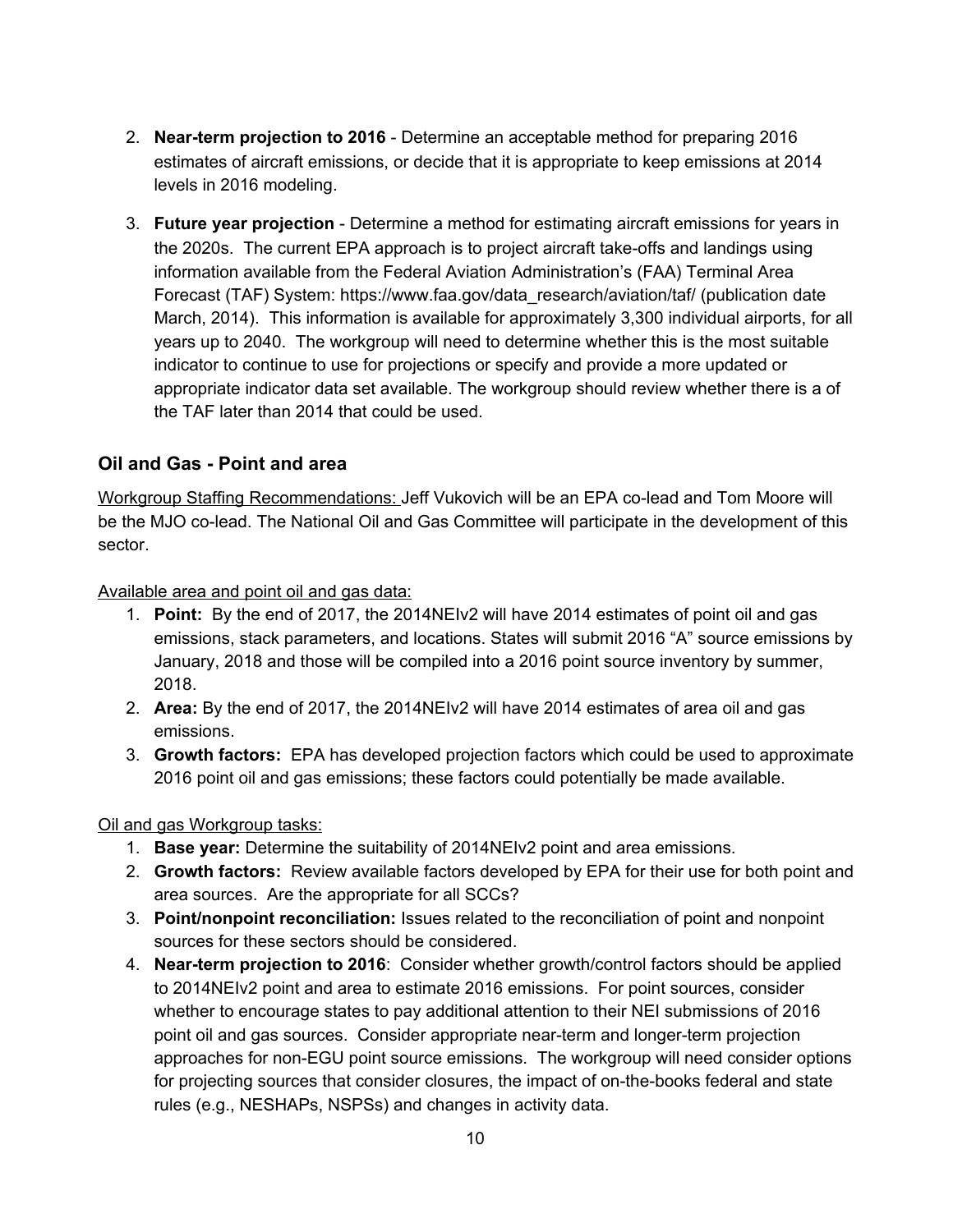- 5. **Future year projection:** Consider techniques that would be appropriate to project emissions to years in the 2020s.
- 6. **Speciation and spatial allocation** of area source oil and gas sources should be reviewed, and changes in activity data.

# <span id="page-11-0"></span>**NOMAD Nonpoint Source Categories**

Workgroup Staffing Recommendations: Caroline Farkas will be an EPA co-lead. No state/MJO co-leads have yet volunteered. The EPA-organized NOMAD Committee, which has membership from MJOs, states and EPA, may play a role in developing the emissions for the sources in this sector. A discussion with NOMAD was held on 10/18/17. No immediate volunteers arose for the workgroup, but they were notified to keep an eye out for word from their MJO leads.

#### Available data:

An estimate for 2014 emissions (2014NEIv2) will be available by the end of 2017 for all categories as follows:

- **Area fugitive dust (afdust**)
- **Agricultural (ag):** In recent platforms, the ag sector has been limited to ammonia (NH3) but VOCs are being added to specific SCCs in 2014NEIv2. Should this VOC be kept in the ag sector or in nonpt? Ammonia is important to PM / regional haze and could deserve special attention. Ammonia cycles are complex and CMAQ has some special capabilities for dealing with ammonia including bi-directional ammonia modeling for fertilizer emissions, and special temporal allocation of ammonia from livestock that considers meteorological parameters.
- **Portable Fuel containers (PFC)**
- **Refueling (Stage 1):** While Stage 1 refueling is in nonpoint, Stage II refueling emissions are estimated as part of running MOVES for onroad and are a function of activity and fuel properties, so these are kept in the onroad sector.
- **● Residential Wood Combustion (RWC)**
- **Other Nonpoint:** Many other types of sources are included in this sector.

#### Nonpoint Workgroup Tasks:

- **General:** The workgroup will need to decide whether to use the 2014 emissions reported for each subsector directly as 2016 or to project them in some way.
- **● Point / nonpoint source reconciliation:** If we end up using 2016 for point and 2014 for nonpoint, point/nonpoint reconciliation will be difficult. At a minimum there should be a check along these lines.
- **Afdust:** In recent platforms, EPA has grown paved and unpaved road dust linearly with VMT projections. The workgroup could consider whether this is appropriate for continuing to project dust.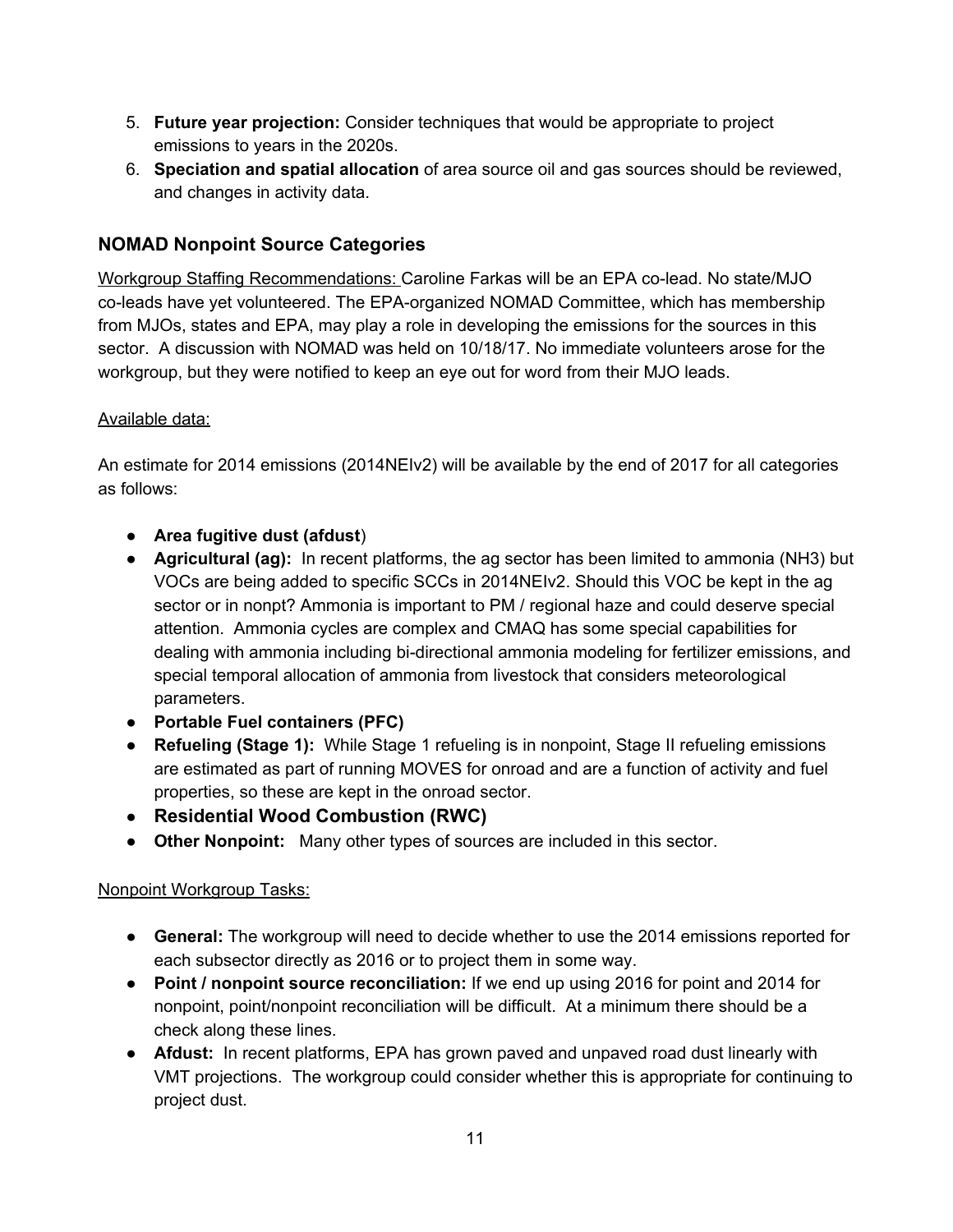- **Agricultural:** In recent platforms, EPA has grown ammonia from livestock proportionally with projected livestock populations in future years. EPA has recently researched alternative sources for future livestock population data which can be specified. Fertilizer emissions have not been projected in recent EPA platforms.
- **Portable Fuel containers:** In recent platforms, EPA has projected PFC emissions but work is needed to update the approach. The workgroup should work with EPA's Office of Transportation and Air Quality (OTAQ) to consider updated methods for projecting PFC emissions.
- **● Refueling:** This workgroup should coordinate with OTAQ on methods for handling refueling emissions.
- **● Residential Wood Combustion (RWC):** RWC emissions are important to PM and haze. Additional information about RWC usage may become available in the coming year. EPA has existing methods that represent the change in RWC appliance use and the impacts of changeovers to cleaner appliances and the impacts of rules like NSPS. These methods should be reviewed and considered in light of any new information. State-specific issues should be considered. Temporal and spatial allocation of RWC sources should be reviewed and potentially PM and VOC speciation.
- **● Other Nonpoint:** EPA has existing methods to estimate changes in activity for specific subcategories and the impacts of national and some state rules. These methods should be reviewed and considered in light of any new information. State-specific issues should be considered. The diverse nature of the sources makes this a challenging sector.

### <span id="page-12-0"></span>**Onroad**

Workgroup Staffing Recommendations: Co-leads will be Julie McDill of MARAMA and Alison Eyth of EPA. There will be additional EPA participation from OAQPS and OTAQ. A new workgroup will be established with MJO and EPA chairs to handle Onroad - a smaller WG than the current MJO MOVES.

Available onroad data: 2014 onroad emissions will be available in 2014NEIv2 by the end of 2017. 2016 onroad emission factors based on CDBs compatible with 2014NEIv2 will also be available at that time. Draft 2016 onroad emissions may be available before the end of the year. The onroad team at EPA will work to provide documentation on the development of the CDBs and the activity data before the end of the year (sooner, if possible).

Onroad workgroup tasks: The workgroup should review the available 2016 onroad emissions and activity data compatible with 2014NEIv2 along with the documentation on how the emission factors and activity data were developed. Note that the 2014v2 CDBs used CRC A-100 and other data sets as inputs. As part of the review, the workgroup should consider the following items:

1) the distribution of hoteling hours as compared to known truck stops;

2) improving the development of heavy-duty VMT and VPOP data and best practices that could be communicated to states on this topic;

3) whether VIN decoding for 2016 would be useful;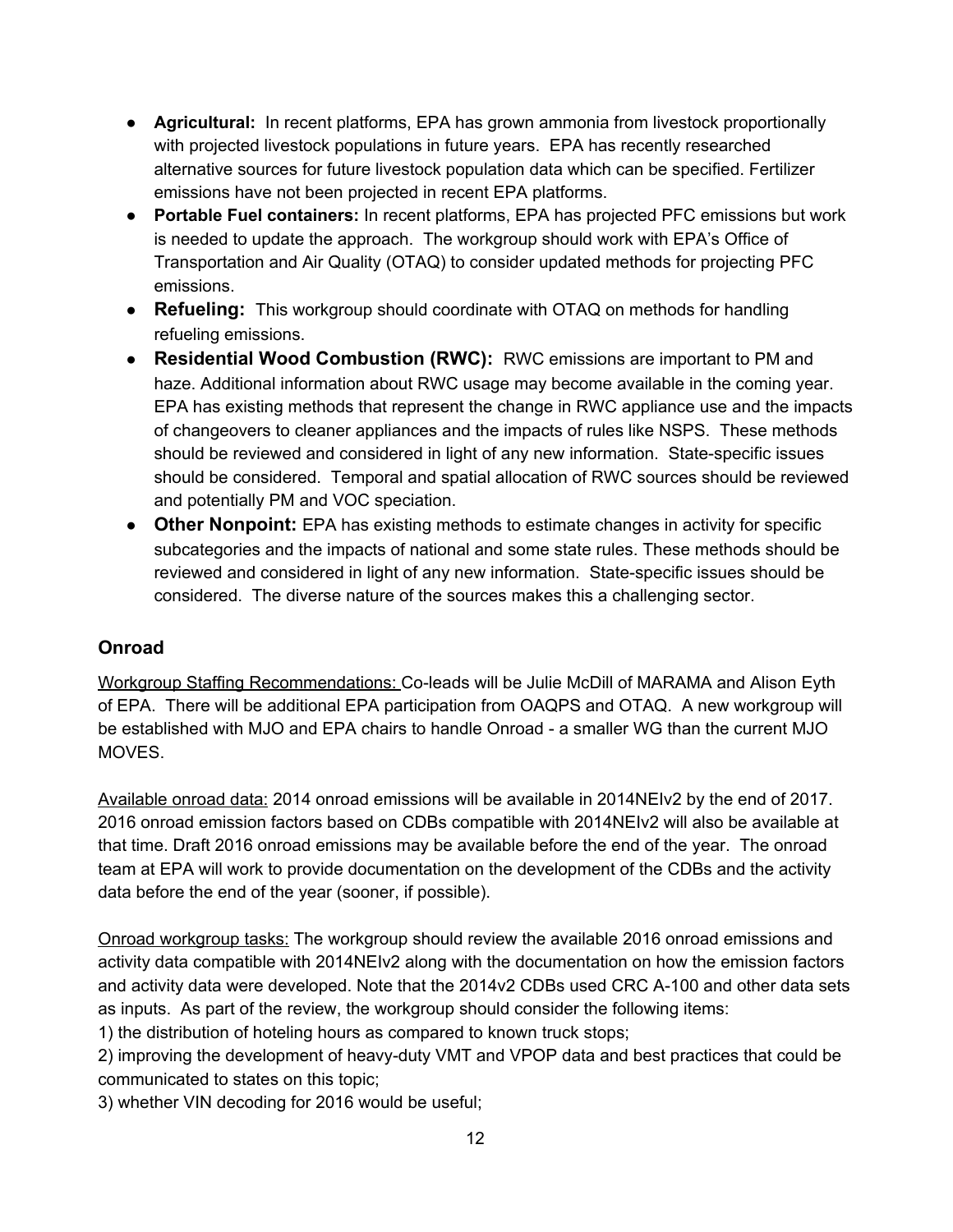4) are the HD age distributions from the 2014 VIN decoding usable for 2016 (the MCMIS database could be helpful here) and what is appropriate VMT for the 61s and 62s.

EPA will provide documentation for the 2016-compatible emissions in the November / early December timeframe. We expect updates to activity data from interested states, but whether the 2016 MOVES EFs need to be recreated is TBD.

Upcoming: EPA will describe the data included in 2014NEIv2 (and the corresponding 2016) to MJO MOVES in November.

### <span id="page-13-0"></span>**Nonroad**

Workgroup Staffing Recommendations: Sarah Roberts (EPA OTAQ) will be the EPA co-lead; others from OAQPS and OTAQ will be members. No MJO/state co-lead has yet volunteered.

Available nonroad data: 2014 nonroad emissions will be available in 2014NEIv2 by the end of 2017. 2016 nonroad emissions compatible with 2014NEIv2 revised inputs will also available at that time.

Nonroad workgroup tasks: The workgroup should review the available **2016** nonroad emissions tjhat are compatible with 2014NEIv2. As presented at the September MOVES Review workgroup, EPA has been working to update nonroad vehicle populations and assessing the impact of those updates on emissions. The workgroup should work with EPA and states that may have local population data to assess whether updated population estimates could be incorporated into the 2016 platform. In addition, the workgroup should work with EPA and states to review the nonroad model's Mining and Oil Field Equipment SCCs to determine if these SCCs should be omitted or reassigned to other sectors (e.g., non-EGU point, nonpoint oil and gas).

# <span id="page-13-1"></span>**Marine**

Workgroup Staffing Recommendations: Mark Janssen will be the MJO co-lead and an OTAQ designee will be the EPA co-lead.

Available marine (cmv) data: 2014 Commercial Marine Vessel (CMV) emissions will be available in 2014NEIv2 by the end of 2017. The CMV emissions in 2014NEIv1 were developed using a new bottom-up approach. In 2014NEIv2, the CMV emissions from the LADCO special study were incorporated for the Great Lakes and some surrounding states. In 2017, EPA developed a new spatial surrogate to better allocate CMV emissions into shipping lanes - this surrogate could be improved to have separate versions for c1c2 and c3 CMV sources. In the 2011en platform, changed the treatment of C3 ships so that it could consider plume rise.

Marine (cmv) workgroup tasks: To improve 2016 CMV data, a workgroup will be formed to work with DOT and stakeholders to duplicate the LADCO/ENERCON methodology of integrating AIS transponder ship locations into high spatial and temporal resolution emissions inventories. It is our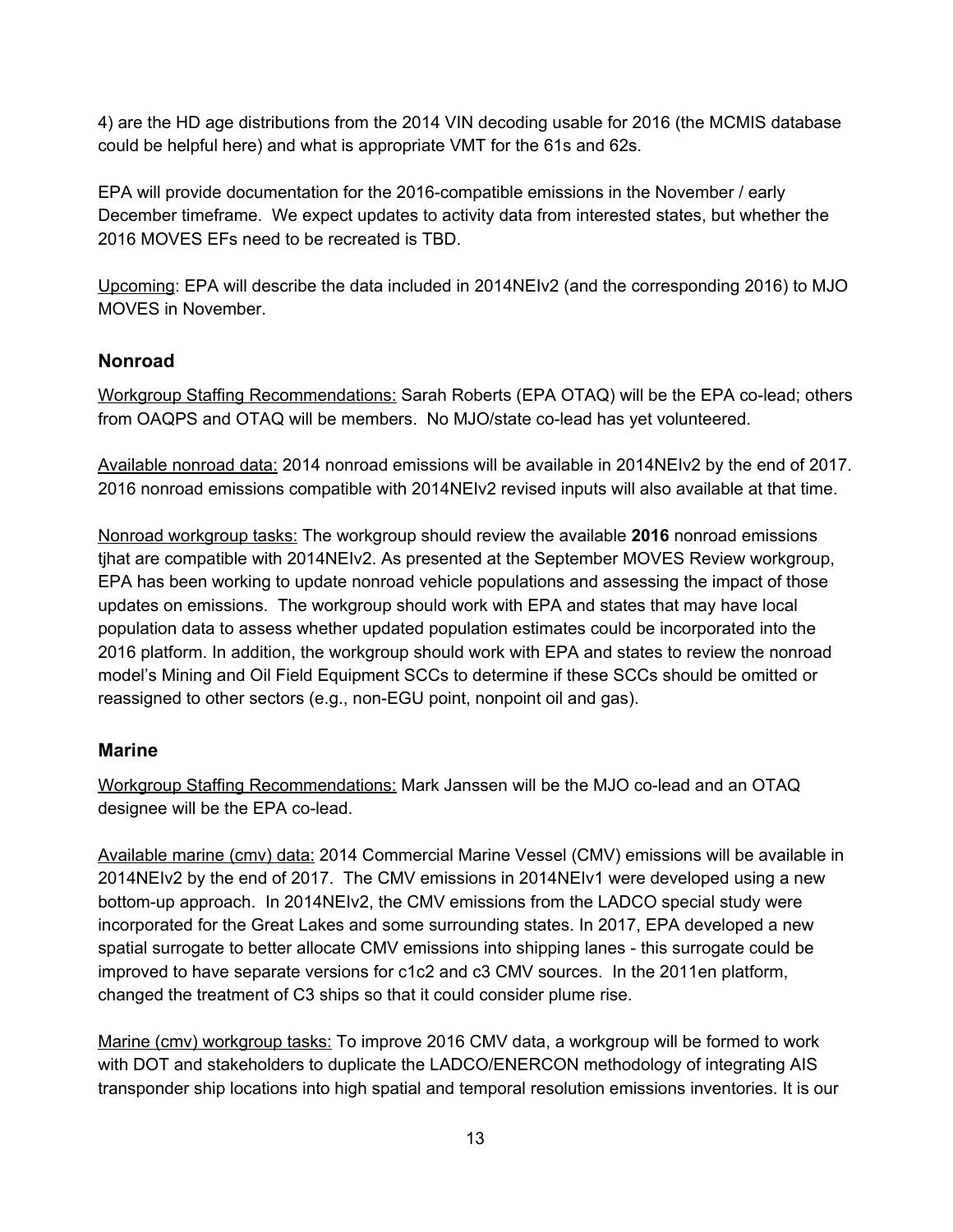hope that we build a tool that automates a significant portion of the process so that future emissions inventories can be constructed easily. Since spatial processing is a such a critical component of the process of using AIS data and processing massive databases like the AIS data through ESRI's ARC/INFO has proven to be problematic because of the size it is preferential to use the GIS capabilities of R or Python to create the tool use to calculate emissions.

The tool should also provide capabilities to have vessel specific fuel, horsepower, fuel consumption, duty cycle, and emission rate information. Since 2017 vessel information may be needed for the LADCO LMOP study and the NEI there will be an attempt to process 2017 shipping information for the 2017 inventory. The two primary products are a link level inventory of all marine vessels able to be processed through SMOKE with the updated UNC LINK tool and a county based monthly inventory summary for use in SIPS and the NEI.

The workgroup should consider whether the currently employed stack parameters for C3 ships used to compute plume rise are still the best available estimates and whether spatial surrogates need additional improvements as link-level processing could prove to be too intense for all CMV modeling.

For projecting to future years, the currently available methods for CMV projections both within and outside of US waters should be reviewed.

#### <span id="page-14-0"></span>**Rail**

Workgroup Staffing Recommendations: Mark Janssen will be the MJO co-lead and Sarah Roberts will be the EPA co-lead.

Available rail data: 2014-specific rail (locomotive) emissions will be available in 2014NEIv2 by the end of 2017. These emissions were developed by the ERTAC rail committee and used updated data sources for 2014.

Rail workgroup tasks: The current ERTAC committee will extend its task of creating a 2014 emissions inventory to include 2016. Line haul methodologies will duplicate the 2014 inventory. In the development of the 2014 rail inventory it was identified that past methodologies for yards are increasingly problematic with too many yards being identified and larger significant yards being under estimated. The project will work with states and rail companies to improve yard related activities.

Since 2017 rail information will be needed for the NEI there will be an attempt to process 2017 rail information for the 2017 inventory. The two primary products are a link level inventory of all line haul links and pseudo links for yards able to be processed through SMOKE with the updated UNC LINK tool and a county based monthly inventory summary for use in SIPS and the NEI. Note: Coordination is needed on link-based formats as a new format is available in addition to the slightly